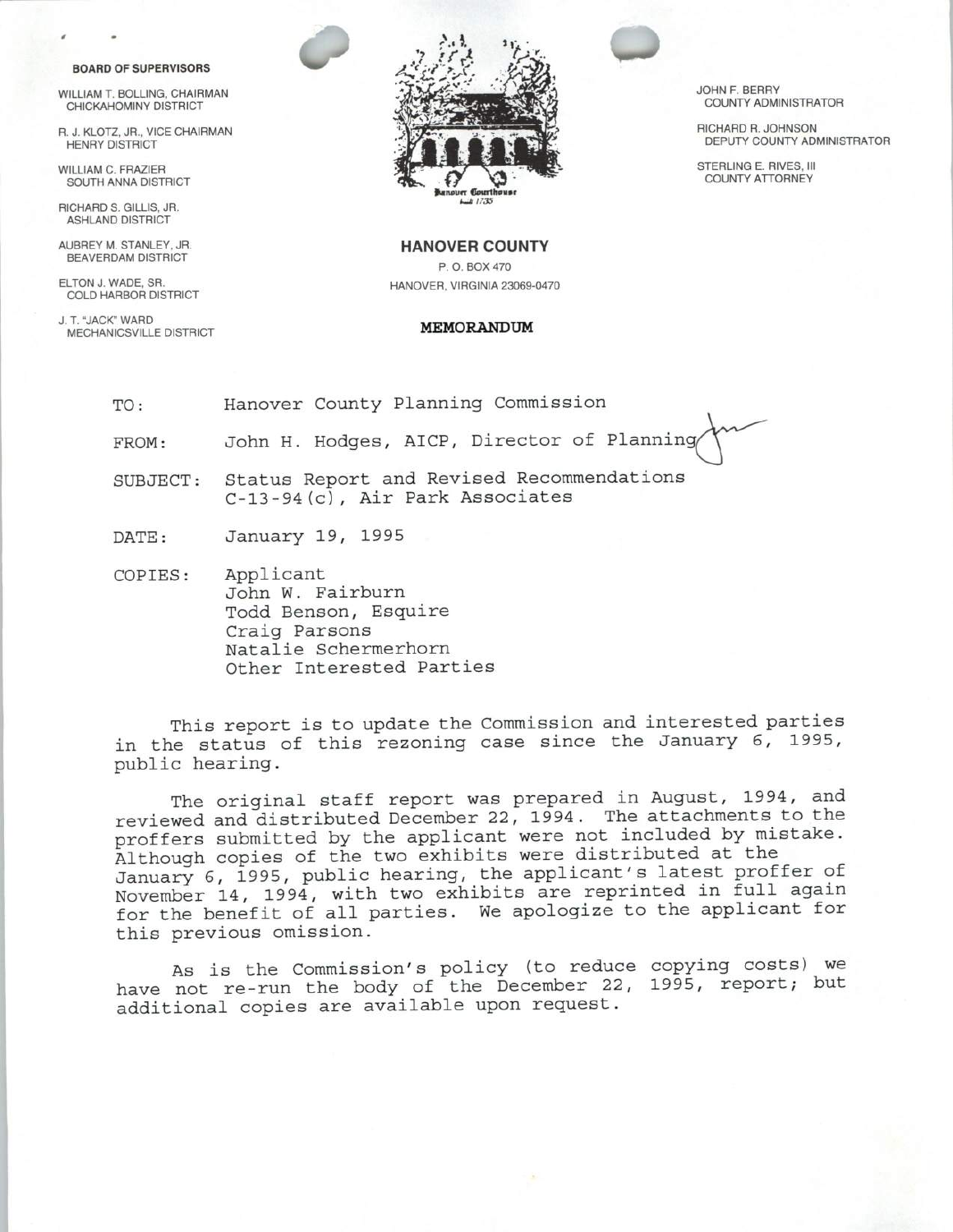Hanover County Planning Commission Page 2 January 19, 1995

## Revised Recommendation Presented January 6, 1995

In addition, at the January 6, 1995, public hearing, the staff verbally reported on discussions held with the applicant on January 5, 1995. In a follow-up meeting with Mr. Todd Benson, an attorney for area residents, the staff reiterated its recommendations as follows (based on the applicant's proffers):

oo

Proffers 1 and 2 - Protective Covenants. The staff continues to recommend Planning Commission review based on development criteria as opposed to the Protective Covenants as proposed by the applicant .

Proffer 3 - Access. Staff revised its recommendation to allow for public or private access but only with Planning Commission review.

Proffers <sup>4</sup> and 5 - Storage and Parking. No change .

Proffer 6 - Buffer Strip. Clarified that "buffer" is intended to be the Commercial Landscape Standard.

Proffers <sup>7</sup> and 8 - Parking Lot Lighting and Utility Lines. No change.

Proffer 9 - Use Restriction. Staff continues to oppose the three industrial uses as cited (exterminating, insecticides and heavy vehicular repair establishments) .

Proffer 10 - Traffic. Staff agreed to the following as set forth in Jack Bagby's memorandum of 12/19/94:

- 1) Total Development Acreage applicant should delete second sentence in paragraph <sup>10</sup> of applicant proffers so that only the trip generation rates are used (no square footage) .
- 2) Staff would agree to give credit for <sup>67</sup> acre existing zoning with the understanding from the applicant that an estimated \$80, 000 of public road improvements would be necessary to make all of this area developable<br>(through A-1 frontage). This  $(through A-1 frontage)$ . revised recommendation assumes the other staff traffic recommendations are included by the applicant with the proffers .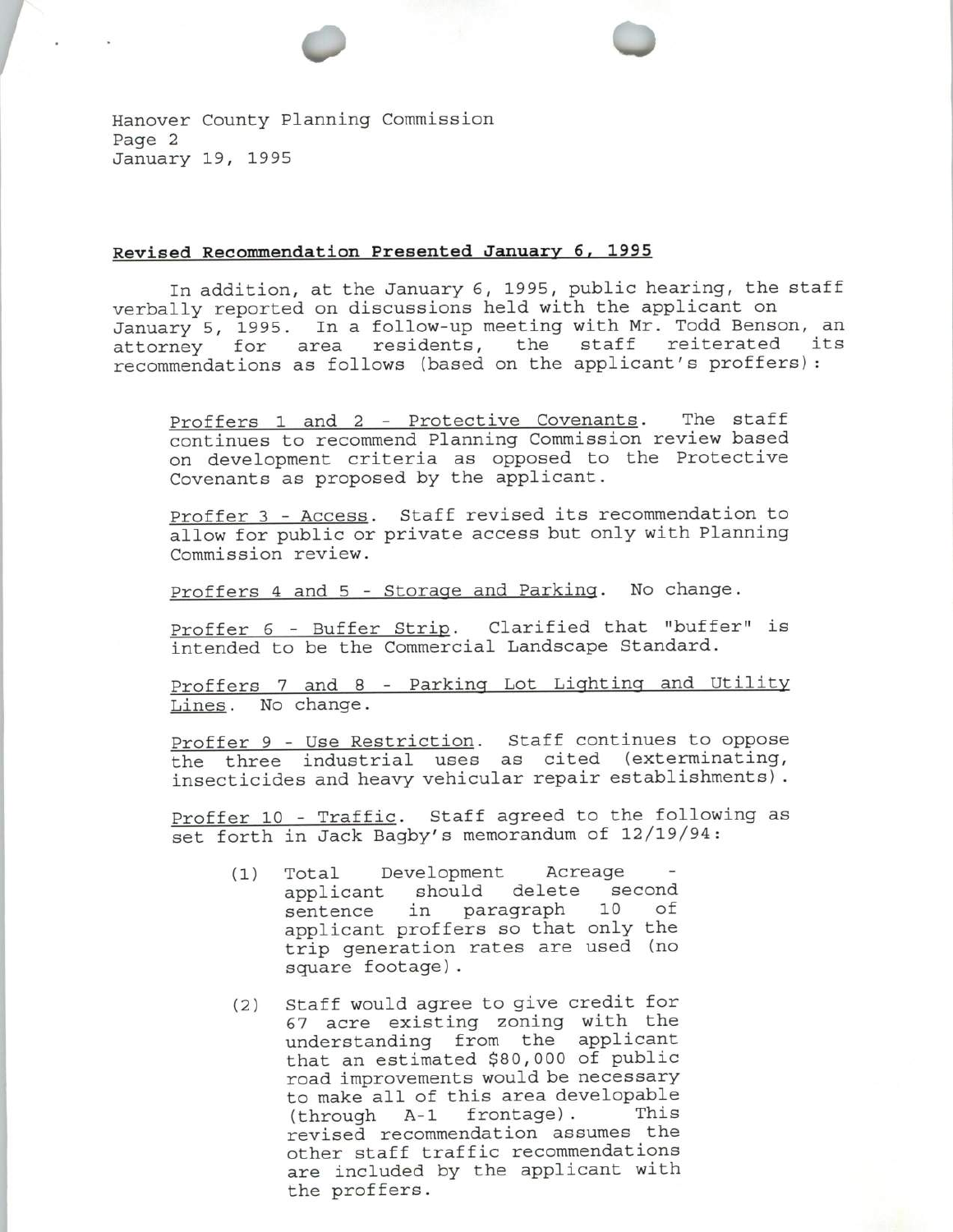Hanover County Planning Commission Page 3 January 19, 1995

- 3) Staff agreed with the applicant that the preliminary subdivision plan<br>would meet the Master Plan would meet the requirements .
- 4) Recommend that applicant allow private and/or public external<br>access subject to Planning access subject to Commission review but no more than four entrances per road ( Ashcake and Sliding Hill) .
- 5) Agreed with applicant regarding Thoroughfare Plan dedication in accordance with the plan prepared by the County's traffic consultant, revised to reflect an acceptable curve on Sliding Hill Road.
- 6) Staff continues to recommend offsite improvements to the New Ashcake and Sliding Hill Road intersection applicant disagrees) .
- 7) Staff and applicant agreed that VDOT standards would be used in determining the signalization.
- 8) Staff would recommend <sup>a</sup> revision in original recommendation to incorporate the following development caps :

| Percentage Development<br>Up 25% of Traffic<br>Density | Traffic Improvements<br>New Ashcake/Sliding Hill<br>Intersection Improvements   |
|--------------------------------------------------------|---------------------------------------------------------------------------------|
| 25-50% of Traffic                                      | 4 lanes from I-95<br>to New Ashcake/<br>Sliding Hill                            |
| 50% of Traffic                                         | 2 lanes of New Ashcake<br>from New Ashcake to<br>Ashcake near Lewistown<br>Road |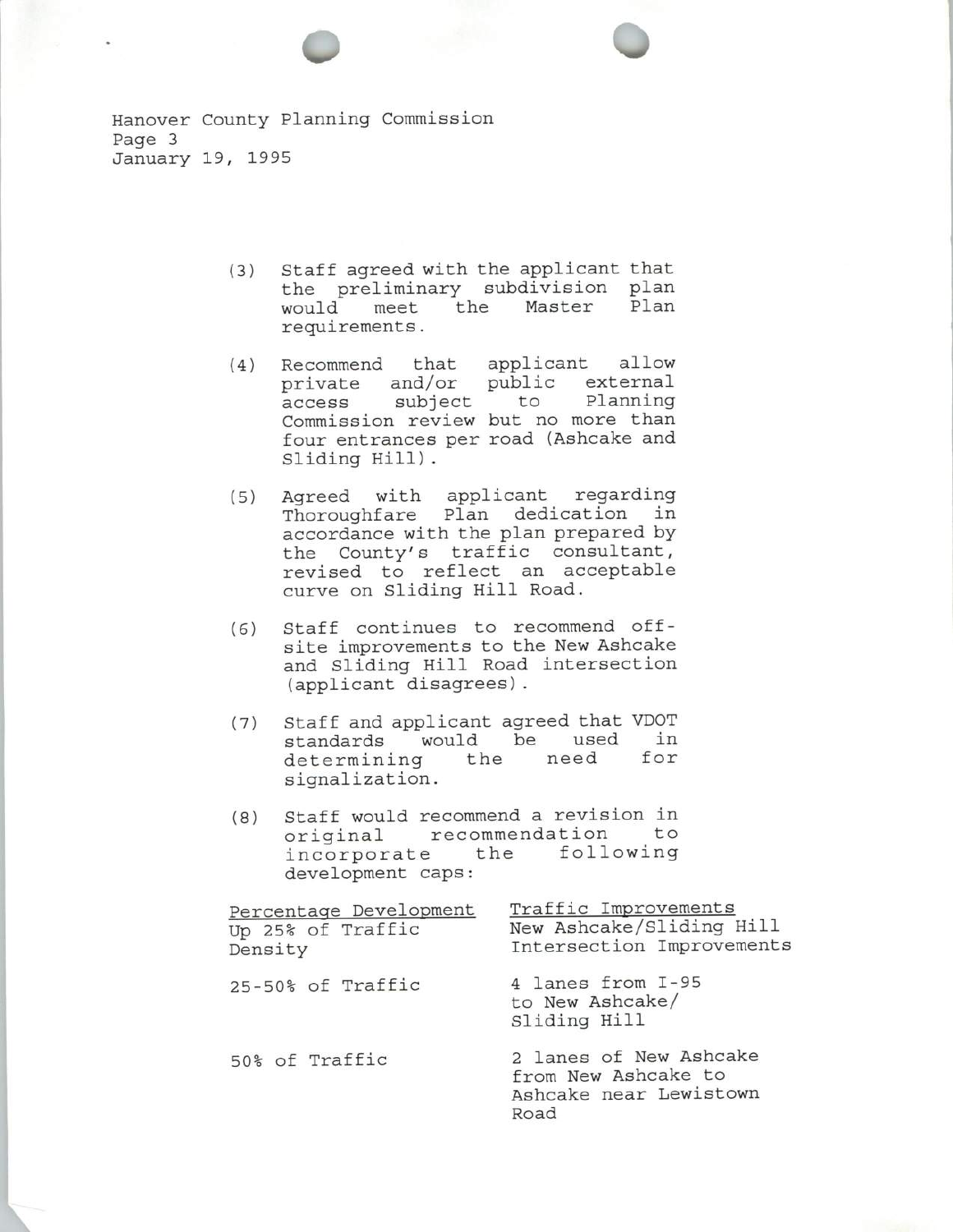Hanover County Planning Commission Page 4 January 19, 1995

> 9) Staff still recommends left and right turn lanes whenever access to major thoroughfare is provided.

Proffer 11 - Right-of-Way Dedication. As indicated above, the staff believes they are in agreement with the applicant in regards to future thoroughfare dedication.

14

Proffer 12 - Severance. No change.

Proffer 13 - Historic Preservation. New recommended proffer. Staff supports Historic Society's recommendation to include replacement of old APVA marker and the Historical Commission' s proposal for alternatives to minimize impact and require <sup>a</sup> Phase I archeological survey before this area is developed.

The staff also supports protection of Black Cemeteries with designation, adequate access and appropriate buffering.

Finally, the staff believes the requested revisions in the proffers as set forth in Mr. Benson's January 4, 1995, letter are reasonable additions to help protect neighboring areas .

## Additional Information

At the January 6, 1995, public hearing, representatives of the Brown Grove Community asked for <sup>a</sup> deferral to review the applicant's proposal. Under separate cover, the staff agreed to attend a special meeting January 13, 1995, at the Brown Grove<br>Church (notice attached). The Planning Staff (John Hodges), the The Planning Staff (John Hodges), the Commission (Mr. O'Connor) and the Board (Mr. Gillis) were represented at this meeting. The meeting was well attended with approximately a hundred (100) people from the area. Following a approximately a nundred (100) people from the dred. Technology<br>presentation by the staff a number of questions were raised summarized as follows :

- 1. Concern that not all cemeteries were identified ( correspondence also attached from Ms . Lozano) .
- 2. Concern with four entrances onto Ashcake Road. Residents felt the number should not exceed two  $(2)$ .